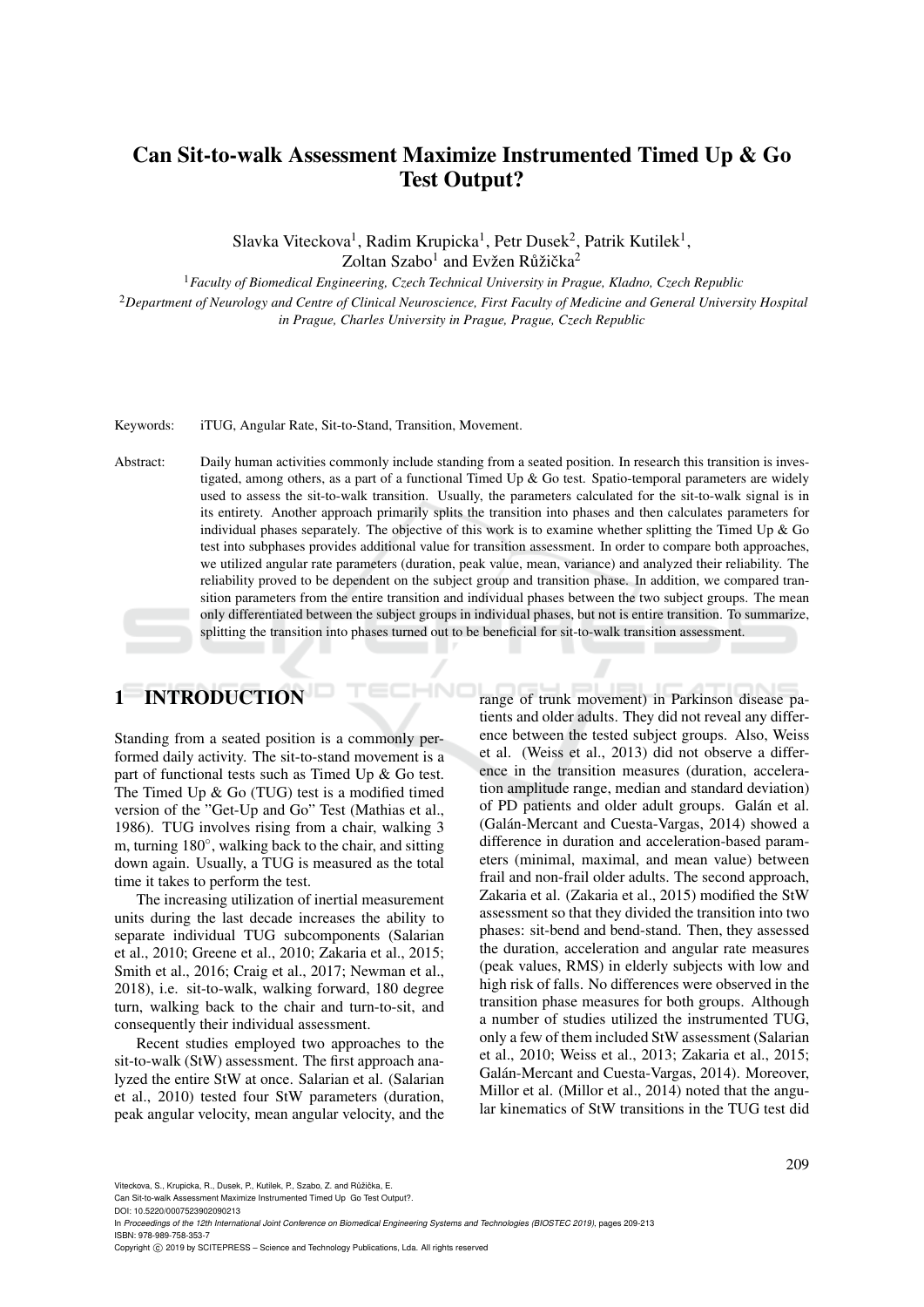not yield meaningful information. None of the previous studies assessed or compared both approaches, i.e. the assessment of the entire StW and individual phases at the same time.

Reliable outcomes are crucial for the interpretation of results and the subsequent adoption in clinical practice (Smith et al., 2016). Salarian et al. (Salarian et al., 2010) examined a TUG inter-session reliability including the sit-to-walk transition of elderly subjects and patients with Parkinson's disease (PD). Their work did not provide reliability per subject groups, rather the analysed reliability of the mixed group. The results showed the poor reliability of all analysed parameters (ICC<0.5). Newman et al. (Newman et al., 2018) also assessed the intra-session reliability of a TUG including the StW transition among children with traumatic brain injury and controls. Although the reliability of the sit-to-walk parameters was assessed previously none of the previous works studied the reliability of the sit-to-walk transition with a focus on its phases.

The aim of this study is to analyse the division of the StW transition into two phases. Specifically, to examine the additional value of splitting the transition into subphases when compared to the transition assessment at once. For this purpose, we compared parameters computed for an entire StW transition and its individual phases. Then, we assessed the reliability of all computed parameters and compared the distinctiveness between the two subject groups, namely older adults and Parkinson disease patients.

### 2 METHODS

#### 2.1 Participants and Protocol

Two groups of participants were enrolled in this study. The first group included 35 early untreated Parkinson disease (PD) patients (24 males, 11 females), mean age 58.6 (+-13.4). The second group, control group (CG), included 36 volunteers (32 males, 4 females), mean age 64.3 (+-9.5). All PD patients and CG were evaluated twice within one session (TUG<sub>1</sub>, TUG<sub>2</sub>). All subjects accomplished an extended Timed Up & Go Test (ETUG) (Wall et al., 2000). Each subject was measured while she/he rose from a chair during the ETUG, walked 10 meters, turned, walked back, and sat down again. The study was approved by the Ethics Committee of the General University Hospital in Prague, Czech Republic, and therefore performed in accordance with the ethical standards established in the 1964 Declaration of Helsinki.



Figure 1: Plot showing pitch angular rate of one subject. Bold - sit-to-walk phase of TUG.

#### 2.2 Data Acquisition and Processing

Xbus Master (Xsens Technologies B.V.), lightweight (330g) and portable device using MTx units for orientation and acceleration measurements of body segments, was used for the measurement of 3-D orientation and 3-D acceleration. Kinematic data was recorded from 5 gyro-accelerometers with a data sampling rate of 100 Hz. Units were symmetrically attached to the lateral shank of each lower leg, 4 cm above the ankle joint, and the chest, 2 cm below the sternal notch.

Before further processing, the raw angular rate signal was low-pass filtered with a zero-phase secondorder Butterworth filter with a 20 Hz corner frequency. In this study, we focused on the sit-to-walk (StW) transition.

In accordance with previous studies, the chest angular rate sensor was used for further processing and computation of the StW parameters. It was showed that the TUG sit-to-walk transition can be detected as the movement with an pitch angular rate higher than 10 deg/s (Higashi et al., 2008). As a negative angular rate indicates a clockwise rotation, the beginning of the StW, i.e. the beginning of the sit-bend phase, was detected from the pitch angular rate as a value less than -10 deg/s. As the crossing of the angular rate signal to zero means a rotation or direction change, the end of sit-bend phase, i.e. beginning of bend-stand phase, was detected as the crossing of the angular rate to the value zero (Figure 1). Finally, the end of StW, i.e. end of bend-stand phase, was identified as a value lower than 10 deg/s (Higashi et al., 2008).

To assess the StW we employed the mean, peak value, duration, and variance of pitch angular rate signal. All parameters were calculated for both phases and the entire transition. Thus, we calculated 12 parameters in total.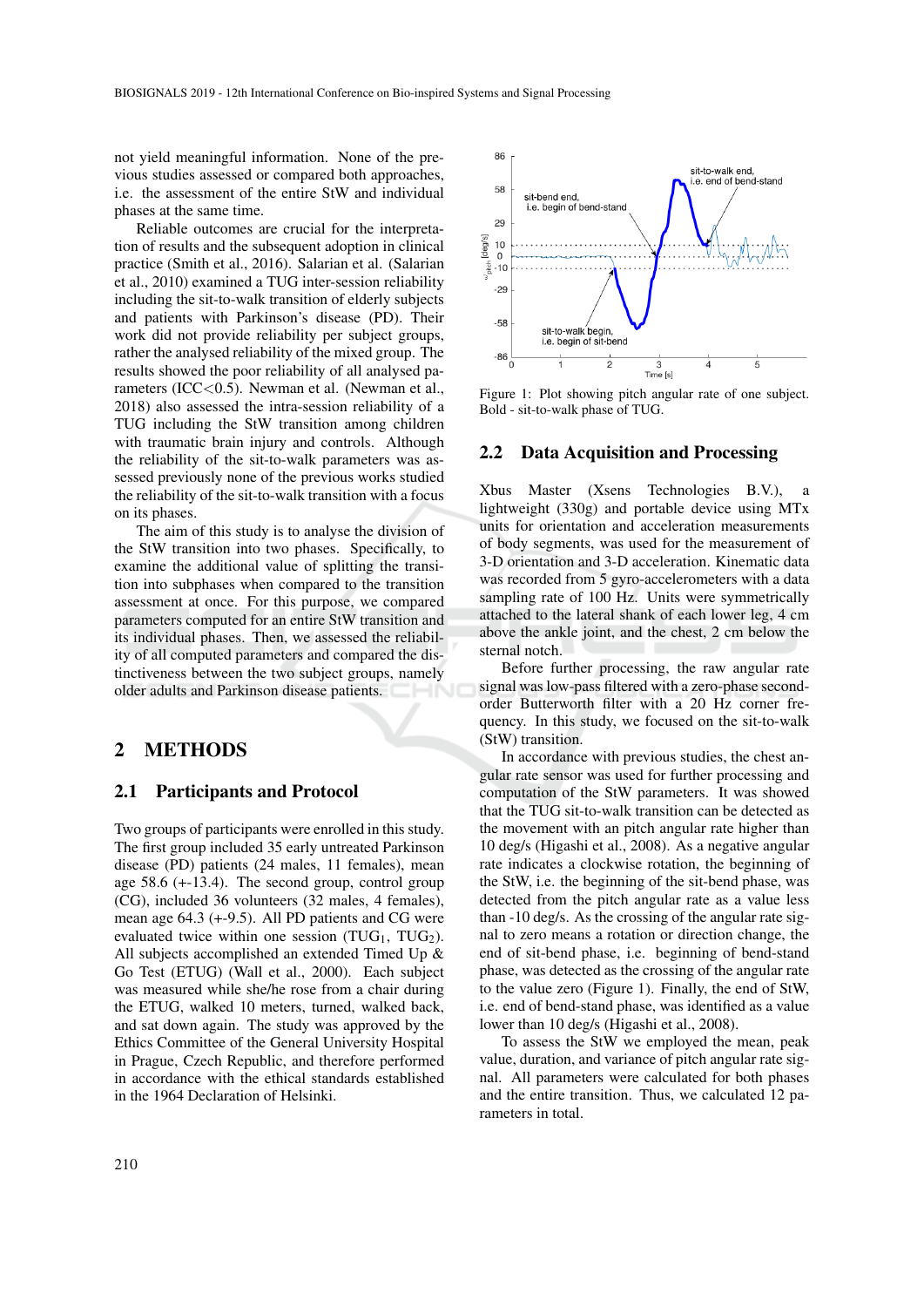#### 2.3 Statistical Analysis

Statistical analyses were performed to examine the reliability of the StW parameters. The Intra-Class Correlation (ICC) between two measurements was used. Absolute agreement was reported. According to Mc-Graw et al. (McGraw and Wong, 1996) reliability greater than 0.90 is considered as excellent, reliability greater than 0.75 is considered as good, greater than 0.50 is moderate, and lower than 0.50 is poor.

Next, the hypotheses on whether the StW parameters of both sit-to-walk phases are able to distinguish a healthy subject from a PD patient was tested. The Shapiro-Wilk test was used to verify the normality of parameters in each observed dataset. The assumption of a normal data distribution in the observed datasets had been rejected (significance level p=0.05). Therefore, the nonparametric Wilcoxon rank sum test was used to compare statistical significance differences in the sit-to-walk transition between PD patients and control group data. The significance level was set to p<0.05. All preprocessing and analyses were carried out offline using the MatLab (MatLab R2015, Mathworks, Inc., Natick, MA, USA) programming environment.

## 3 RESULTS

From Table 1, it can be seen that out of the four parameters, three parameters in the control group and one parameter in PD patients demonstrated poor reliability  $(ICC<0.50)$  in all three cases (entire StW, sit-bend, bend-stand). For the control group these were: duration, mean and variance. For PD patients this was only for duration. The peak value in the control group showed a higher reliability (moderate, ICC>0.50) in the bend-stand phase then in other cases (poor,  $ICC<0.50$ ). The mean and variance in PD had poor reliability in the sit-bend phase and moderate (ICC>0.50) in the entire StW and bend-stand.

When comparing PD patients and the control group, the peak value, and variance were significantly different in the entire StW, sit-bend and bendstand phases. The mean value showed the difference between the groups in the sit-bend and bend-stand phases (Figure 2). The duration did not show a difference in any of the tested cases. A significant difference in the entire StW but not sit-bend or bend-stand phases was not observed for any of utilized parameters.

### 4 DISCUSSION

In this work, we compared the results of the entire sitto-walk transition to a more detailed approach with transition phases. We evaluated StW transition. Additionally, we divided the sit-to-walk transition into two phases, namely sit-bend and bend-stand, and evaluated them separately.

First, we analysed whether the StW measures calculated per phase have similar reliability as measures calculated for entire StW. The analyses were provided per subject group. Based of poor reliability results (Table 1) it can be inferred that the parameter duration of the entire StW and its phases is not suitable for StW assessment (the entirety or its parts). The results showed a higher reliability in PD patients than the CG for almost for all parameters and tested cases. This can be elucidated by the reduced concentration of the CG to perform a StW. In the PD group, some parameters (mean, variance) exhibited a lower reliability in the sit-bend phase than in other phases. In contrast to the peak parameter, mean and variance are affected by the accuracy of StW detection. Especially the detection of the StW beginning is a challenging task because the sit-bend phase may be preceded by gently bending forward and backward. Thus, a comparison of detection methods with respect to their impact to StW parameters is needed to make results more comparable across studies.

In addition, the training effect might play important role in reliability assessment of two consecutive trials. To our knowledge, the training effect of TUG subcomponents has not yet been studied.

Second, we tested whether StW phases can differentiate between PD patients and older adults better than entire StW. The present study is consistent with previous works. No differences between PD a CG were observed for duration and mean parameters computed for entire StW (Salarian et al., 2010; Weiss et al., 2013). Unlike duration, the mean parameter revealed a difference between these groups in both individual phases (sit-bend, bend-stand). Finally, we suggest that splitting StW into phases can benefit a TUG StW analysis.

Nevertheless, there are some limitations to this research study. The most important is that the sample size of the subjects was not high. However, 71 subjects proved to be sufficient for preliminary research which managed to test the basic attributes of the method proposed for further studies of TUG.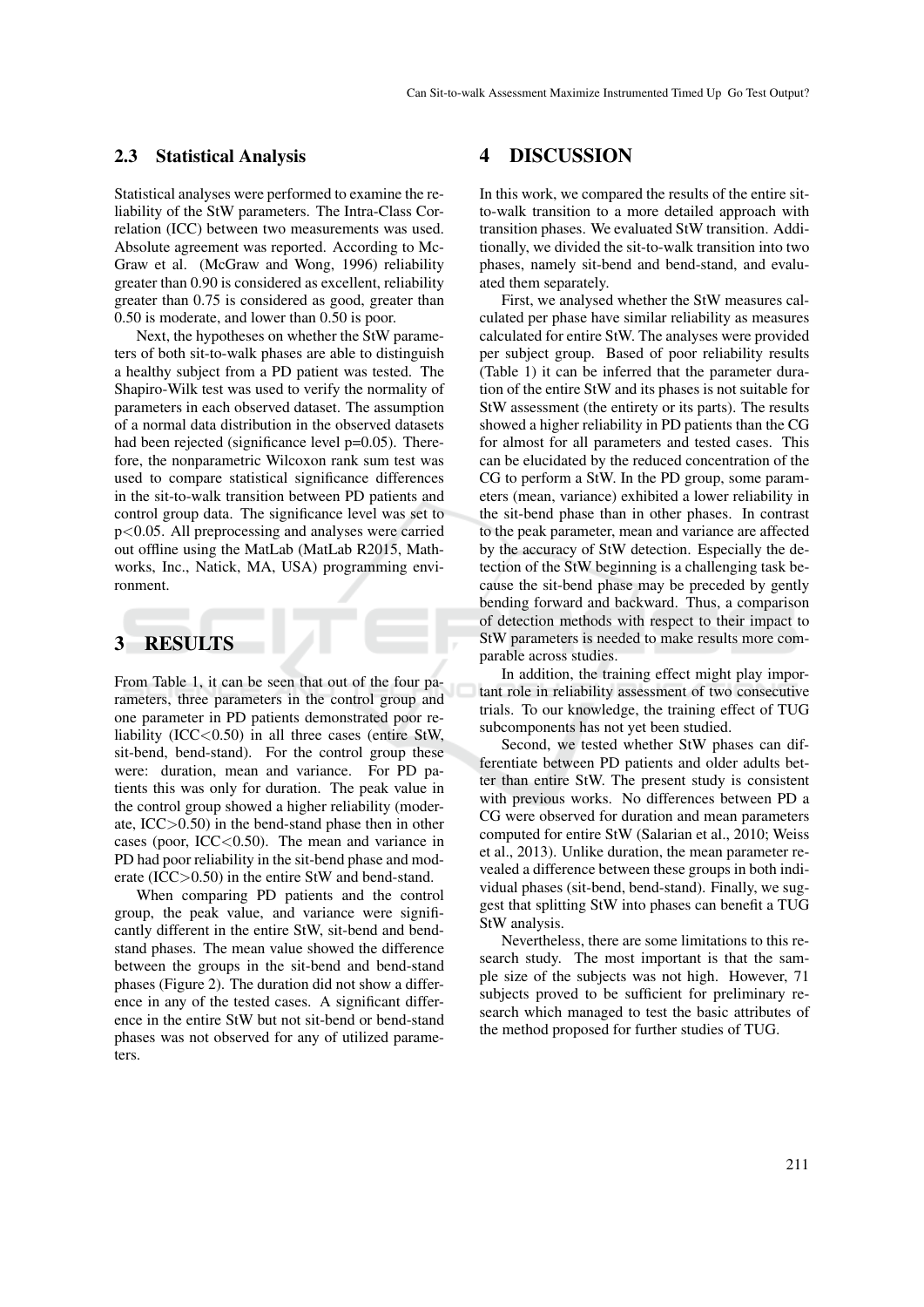Table 1: Intra-class correlation and Wilcoxon rank sum test outcomes for the two TUG measurements. TUG<sub>1</sub>-first TUG measurement, TUG<sub>2</sub>-second TUG measurement, Var.-variance, \*-statistically significant difference, °-moderate or good intraclass correlation.

|      | <b>Entire StW</b> |                |            |                  | Sit-bend phase |                |                 |                  | Bend-stand phase |                |                               |                  |
|------|-------------------|----------------|------------|------------------|----------------|----------------|-----------------|------------------|------------------|----------------|-------------------------------|------------------|
|      | ICC               |                | PD vs CG   |                  | ICC            |                | PD vs CG        |                  | ICC              |                | PD vs CG                      |                  |
|      |                   |                | (p-value)  |                  |                |                | (p-value)       |                  |                  |                | (p-value)                     |                  |
|      | CG                | PD             | TUG.       | TUG <sub>2</sub> | <b>CG</b>      | PD             | $TUG_1$         | TUG <sub>2</sub> | CG               | <b>PD</b>      | $\mathop{\rm TUG}\nolimits_1$ | TUG <sub>2</sub> |
| Time | 0.12              | 0.40           | 0.06       | 0.38             | 0.17           | 0.48           | 0.06            | 0.42             | 0.09             | 0.33           | 0.14                          | 0.16             |
| Peak | 0.42              | $0.73^{\circ}$ | ${<}0.01*$ | ${<}0.01*$       | 0.43           | $0.74^{\circ}$ | $\sqrt{0.01^*}$ | ${<}0.01*$       | $0.53^{\circ}$   | $0.74^{\circ}$ | ${<}0.01*$                    | 0.09             |
| Mean | 0.30              | $0.72^{\circ}$ | 0.80       | 0.49             | 0.19           | 0.39           | $\sqrt{0.01^*}$ | $0.04*$          | 0.44             | $0.53^{\circ}$ | $< 0.01$ *                    | $0.04*$          |
| Var. | 0.40              | $0.53^{\circ}$ | ${<}0.01*$ | $< 0.01$ *       | 0.43           | 0.31           | $0.01*$         | ${<}0.01*$       | 0.37             | $0.70^{\circ}$ | $0.03*$                       | $0.02*$          |



Figure 2: Scatter plots showing mean pitch angular rate differences between PD patients and control group (CG) in the entire StW, sit-bend and bend-stand phases. The top scatter plot represents the first TUG measurement  $(TUG_1)$  and the bottom represents the second TUG measurement  $(TU\hat{G}_2)$ .

## 5 CONCLUSIONS

This paper tested and compared two approaches to Timed Up & Go sit-to-walk transition analysis: the analysis of the entire transition at once and the analysis per phases. The reliability of sit-to-walk parameters was tested as well as the ability to differentiate between subject groups. We can designate that the transition splitting into phases can provide new insight into sit-to-walk transition assessment.

## ACKNOWLEDGEMENTS

This work has been supported by the Czech science foundation, grant No. 16- 07879S "REM sleep behavior disorder: predicting the risk of neurodegeneration" and Ministry of Health of the Czech Republic, AZV Grant no. 16- 28119a "Analysis of movement disorders for the study of extrapyramidal diseases mechanism using motion capture camera systems".